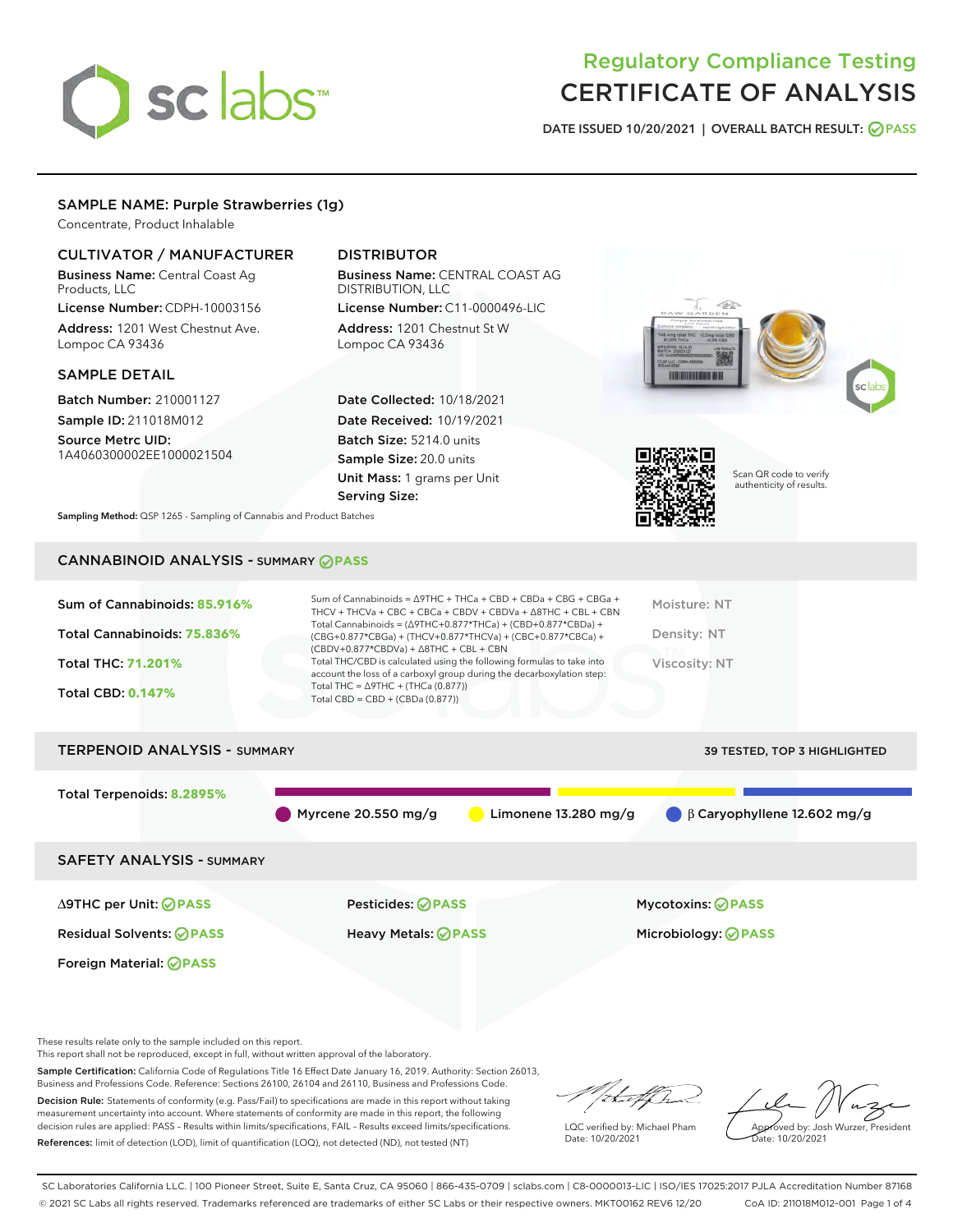



PURPLE STRAWBERRIES (1G) | DATE ISSUED 10/20/2021 | OVERALL BATCH RESULT:  $\bigcirc$  PASS

#### CANNABINOID TEST RESULTS - 10/19/2021 2 PASS

Tested by high-performance liquid chromatography with diode-array detection (HPLC-DAD). **Method:** QSP 1157 - Analysis of Cannabinoids by HPLC-DAD

#### TOTAL CANNABINOIDS: **75.836%**

Total Cannabinoids (Total THC) + (Total CBD) + (Total CBG) + (Total THCV) + (Total CBC) + (Total CBDV) + ∆8THC + CBL + CBN

TOTAL THC: **71.201%** Total THC (∆9THC+0.877\*THCa)

TOTAL CBD: **0.147%**

Total CBD (CBD+0.877\*CBDa)

TOTAL CBG: 2.81% Total CBG (CBG+0.877\*CBGa)

TOTAL THCV: 0.662% Total THCV (THCV+0.877\*THCVa)

TOTAL CBC: 1.016% Total CBC (CBC+0.877\*CBCa)

TOTAL CBDV: ND Total CBDV (CBDV+0.877\*CBDVa)

| <b>COMPOUND</b>  | LOD/LOQ<br>(mg/g)          | <b>MEASUREMENT</b><br><b>UNCERTAINTY</b><br>mg/g | <b>RESULT</b><br>(mg/g) | <b>RESULT</b><br>(%) |
|------------------|----------------------------|--------------------------------------------------|-------------------------|----------------------|
| <b>THCa</b>      | 0.05 / 0.14                | ±19.777                                          | 769.52                  | 76.952               |
| <b>A9THC</b>     | 0.06 / 0.26                | ±1.278                                           | 37.14                   | 3.714                |
| <b>CBGa</b>      | 0.1 / 0.2                  | ±1.52                                            | 29.2                    | 2.92                 |
| <b>CBCa</b>      | 0.07 / 0.28                | ±0.567                                           | 11.59                   | 1.159                |
| <b>THCVa</b>     | 0.07/0.20                  | ±0.360                                           | 7.55                    | 0.755                |
| <b>CBG</b>       | 0.06/0.19                  | ±0.098                                           | 2.48                    | 0.248                |
| <b>CBDa</b>      | 0.02/0.19                  | ±0.049                                           | 1.68                    | 0.168                |
| <b>CBC</b>       | 0.2 / 0.5                  | N/A                                              | $<$ LOQ                 | $<$ LOQ              |
| $\triangle$ 8THC | 0.1/0.4                    | N/A                                              | <b>ND</b>               | <b>ND</b>            |
| <b>THCV</b>      | 0.1 / 0.2                  | N/A                                              | <b>ND</b>               | <b>ND</b>            |
| <b>CBD</b>       | 0.07/0.29                  | N/A                                              | <b>ND</b>               | <b>ND</b>            |
| <b>CBDV</b>      | 0.04 / 0.15                | N/A                                              | <b>ND</b>               | <b>ND</b>            |
| <b>CBDVa</b>     | 0.03/0.53                  | N/A                                              | <b>ND</b>               | <b>ND</b>            |
| <b>CBL</b>       | 0.06 / 0.24                | N/A                                              | <b>ND</b>               | <b>ND</b>            |
| <b>CBN</b>       | 0.1/0.3                    | N/A                                              | <b>ND</b>               | <b>ND</b>            |
|                  | <b>SUM OF CANNABINOIDS</b> |                                                  | 859.16 mg/g             | 85.916%              |

#### **UNIT MASS: 1 grams per Unit**

| ∆9THC per Unit                                                                            | 1120 per-package limit | 37.14 mg/unit<br><b>PASS</b> |  |  |  |
|-------------------------------------------------------------------------------------------|------------------------|------------------------------|--|--|--|
| <b>Total THC per Unit</b>                                                                 |                        | 712.01 mg/unit               |  |  |  |
| <b>CBD per Unit</b>                                                                       |                        | <b>ND</b>                    |  |  |  |
| <b>Total CBD per Unit</b>                                                                 |                        | $1.47$ mg/unit               |  |  |  |
| Sum of Cannabinoids<br>per Unit                                                           |                        | 859.16 mg/unit               |  |  |  |
| <b>Total Cannabinoids</b><br>per Unit                                                     |                        | 758.36 mg/unit               |  |  |  |
| <b>MOISTURE TEST RESULT</b><br><b>DENSITY TEST RESULT</b><br><b>VISCOSITY TEST RESULT</b> |                        |                              |  |  |  |

Not Tested

Not Tested

Not Tested

#### TERPENOID TEST RESULTS - 10/20/2021

Terpene analysis utilizing gas chromatography-flame ionization detection (GC-FID). **Method:** QSP 1192 - Analysis of Terpenoids by GC-FID

| <b>COMPOUND</b>         | LOD/LOQ<br>(mg/g)    | <b>MEASUREMENT</b><br><b>UNCERTAINTY</b><br>mg/g | <b>RESULT</b><br>(mg/g)                         | <b>RESULT</b><br>(%) |
|-------------------------|----------------------|--------------------------------------------------|-------------------------------------------------|----------------------|
| <b>Myrcene</b>          | 0.008 / 0.025        | ±0.2651                                          | 20.550                                          | 2.0550               |
| Limonene                | 0.005 / 0.016        | ±0.1899                                          | 13.280                                          | 1.3280               |
| $\beta$ Caryophyllene   | 0.004 / 0.012        | ±0.4486                                          | 12.602                                          | 1.2602               |
| $\alpha$ Humulene       | 0.009 / 0.029        | ±0.1554                                          | 4.841                                           | 0.4841               |
| $\alpha$ Bisabolol      | 0.008 / 0.026        | ±0.2273                                          | 4.257                                           | 0.4257               |
| Linalool                | 0.009 / 0.032        | ±0.1588                                          | 4.180                                           | 0.4180               |
| Ocimene                 | 0.011 / 0.038        | ±0.1221                                          | 3.803                                           | 0.3803               |
| Terpinolene             | 0.008 / 0.026        | ±0.0765                                          | 3.732                                           | 0.3732               |
| Guaiol                  | <i>0.009 / 0.030</i> | ±0.1350                                          | 2.861                                           | 0.2861               |
| $\beta$ Pinene          | 0.004 / 0.014        | ±0.0294                                          | 2.559                                           | 0.2559               |
| $\alpha$ Pinene         | 0.005 / 0.017        | ±0.0211                                          | 2.449                                           | 0.2449               |
| Fenchol                 | 0.010 / 0.034        | ±0.0565                                          | 1.461                                           | 0.1461               |
| Terpineol               | 0.016 / 0.055        | ±0.0893                                          | 1.454                                           | 0.1454               |
| Caryophyllene<br>Oxide  | 0.010 / 0.033        | ±0.0593                                          | 1.290                                           | 0.1290               |
| Nerolidol               | 0.009 / 0.028        | ±0.0669                                          | 1.064                                           | 0.1064               |
| trans-β-Farnesene       | 0.008 / 0.025        | ±0.0344                                          | 0.969                                           | 0.0969               |
| <b>Borneol</b>          | 0.005 / 0.016        | ±0.0147                                          | 0.351                                           | 0.0351               |
| Camphene                | 0.005 / 0.015        | ±0.0029                                          | 0.248                                           | 0.0248               |
| Citronellol             | 0.003/0.010          | ±0.0098                                          | 0.200                                           | 0.0200               |
| $\alpha$ Phellandrene   | 0.006 / 0.020        | ±0.0013                                          | 0.094                                           | 0.0094               |
| $\alpha$ Terpinene      | 0.005 / 0.017        | ±0.0014                                          | 0.093                                           | 0.0093               |
| Fenchone                | 0.009 / 0.028        | ±0.0027                                          | 0.093                                           | 0.0093               |
| $\gamma$ Terpinene      | 0.006 / 0.018        | ±0.0015                                          | 0.088                                           | 0.0088               |
| Sabinene Hydrate        | 0.006 / 0.022        | ±0.0034                                          | 0.087                                           | 0.0087               |
| 3 Carene                | 0.005 / 0.018        | ±0.0010                                          | 0.071                                           | 0.0071               |
| Geraniol                | 0.002 / 0.007        | ±0.0029                                          | 0.065                                           | 0.0065               |
| Eucalyptol              | 0.006 / 0.018        | ±0.0012                                          | 0.048                                           | 0.0048               |
| Nerol                   | 0.003 / 0.011        | ±0.0020                                          | 0.046                                           | 0.0046               |
| Sabinene                | 0.004 / 0.014        | ±0.0005                                          | 0.043                                           | 0.0043               |
| (-)-Isopulegol          | 0.005 / 0.016        | ±0.0006                                          | 0.016                                           | 0.0016               |
| p-Cymene                | 0.005 / 0.016        | N/A                                              | <loq< th=""><th><loq< th=""></loq<></th></loq<> | <loq< th=""></loq<>  |
| Isoborneol              | 0.004 / 0.012        | N/A                                              | $<$ LOQ                                         | $<$ LOQ              |
| Camphor                 | 0.006 / 0.019        | N/A                                              | <b>ND</b>                                       | ND                   |
| Menthol                 | 0.008 / 0.025        | N/A                                              | ND                                              | ND                   |
| R-(+)-Pulegone          | 0.003 / 0.011        | N/A                                              | ND                                              | ND                   |
| <b>Geranyl Acetate</b>  | 0.004 / 0.014        | N/A                                              | <b>ND</b>                                       | ND                   |
| $\alpha$ Cedrene        | 0.005 / 0.016        | N/A                                              | ND                                              | ND                   |
| Valencene               | 0.009 / 0.030        | N/A                                              | ND                                              | <b>ND</b>            |
| Cedrol                  | 0.008 / 0.027        | N/A                                              | <b>ND</b>                                       | ND                   |
| <b>TOTAL TERPENOIDS</b> |                      |                                                  | 82.895 mg/g                                     | 8.2895%              |

SC Laboratories California LLC. | 100 Pioneer Street, Suite E, Santa Cruz, CA 95060 | 866-435-0709 | sclabs.com | C8-0000013-LIC | ISO/IES 17025:2017 PJLA Accreditation Number 87168 © 2021 SC Labs all rights reserved. Trademarks referenced are trademarks of either SC Labs or their respective owners. MKT00162 REV6 12/20 CoA ID: 211018M012-001 Page 2 of 4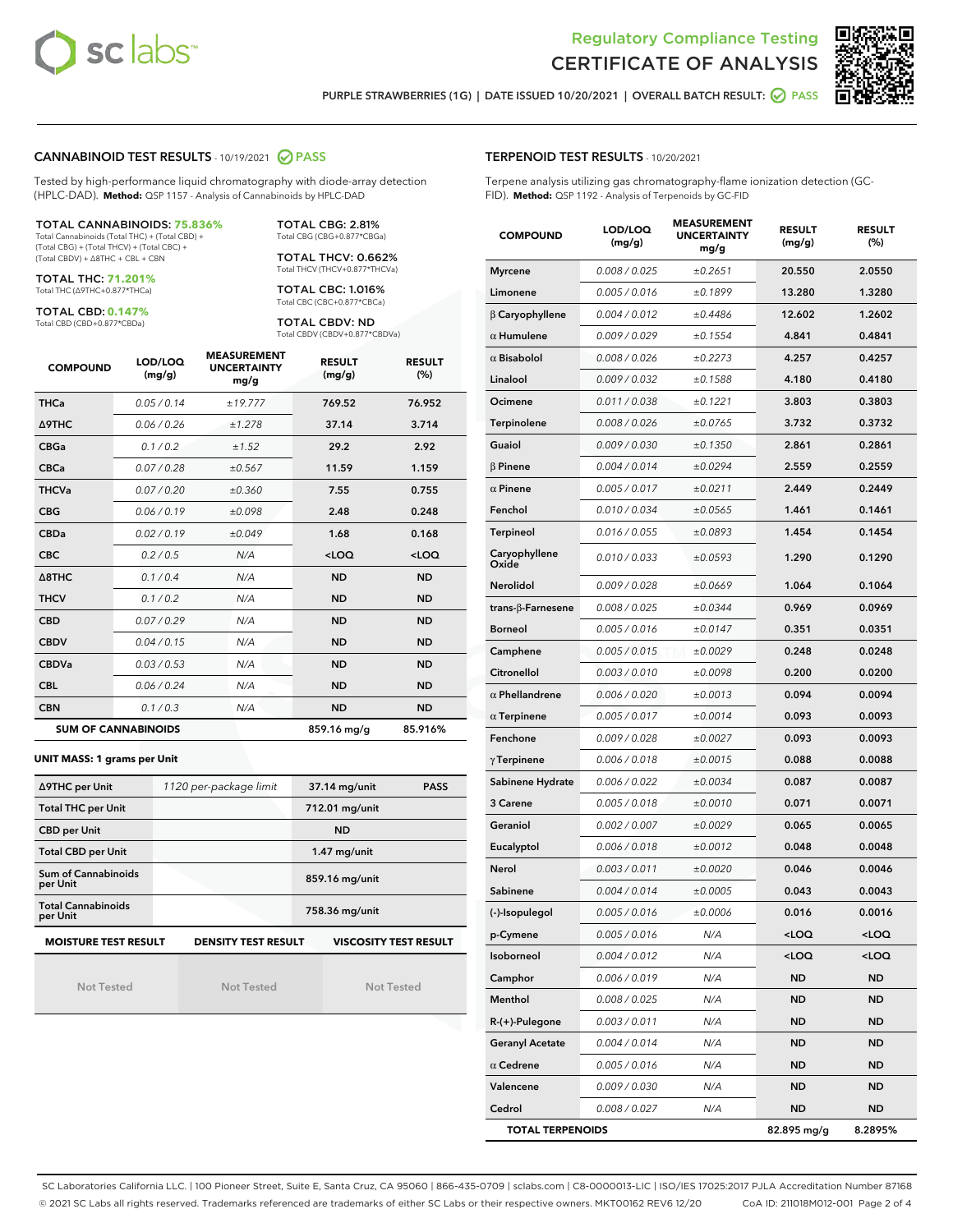



PURPLE STRAWBERRIES (1G) | DATE ISSUED 10/20/2021 | OVERALL BATCH RESULT: **⊘** PASS

#### CATEGORY 1 PESTICIDE TEST RESULTS - 10/20/2021 2 PASS

Pesticide and plant growth regulator analysis utilizing high-performance liquid chromatography-mass spectrometry (HPLC-MS) or gas chromatography-mass spectrometry (GC-MS). \*GC-MS utilized where indicated. **Method:** QSP 1212 - Analysis of Pesticides and Mycotoxins by LC-MS or QSP 1213 - Analysis of Pesticides by GC-MS

| <b>Aldicarb</b><br>0.03 / 0.08<br><b>ND</b><br>$\ge$ LOD<br>N/A<br><b>PASS</b><br>Carbofuran<br>0.02/0.05<br>$\ge$ LOD<br>N/A<br><b>ND</b><br><b>PASS</b><br>Chlordane*<br>0.03 / 0.08<br><b>ND</b><br>$>$ LOD<br>N/A<br><b>PASS</b><br>0.03/0.10<br><b>ND</b><br><b>PASS</b><br>Chlorfenapyr*<br>$\geq$ LOD<br>N/A<br>0.02 / 0.06<br>N/A<br><b>ND</b><br><b>PASS</b><br>Chlorpyrifos<br>$\geq$ LOD<br>0.02 / 0.07<br>N/A<br><b>ND</b><br><b>PASS</b><br>Coumaphos<br>$>$ LOD<br>Daminozide<br>0.02 / 0.07<br>$\ge$ LOD<br>N/A<br><b>ND</b><br><b>PASS</b><br><b>DDVP</b><br>0.03/0.09<br>$\ge$ LOD<br>N/A<br><b>ND</b><br><b>PASS</b><br>(Dichlorvos)<br>Dimethoate<br><b>ND</b><br><b>PASS</b><br>0.03/0.08<br>$>$ LOD<br>N/A<br>0.03/0.10<br>Ethoprop(hos)<br>$\ge$ LOD<br>N/A<br><b>ND</b><br><b>PASS</b><br>0.02/0.06<br>$\ge$ LOD<br>N/A<br><b>ND</b><br><b>PASS</b><br>Etofenprox<br>Fenoxycarb<br>0.03/0.08<br>$>$ LOD<br>N/A<br><b>ND</b><br><b>PASS</b><br>0.03/0.08<br><b>ND</b><br><b>PASS</b><br>Fipronil<br>$\ge$ LOD<br>N/A<br>Imazalil<br>0.02 / 0.06<br>$>$ LOD<br>N/A<br><b>ND</b><br><b>PASS</b><br>0.02 / 0.07<br>Methiocarb<br>N/A<br><b>ND</b><br>$>$ LOD<br><b>PASS</b><br>Methyl<br>0.03/0.10<br>$\ge$ LOD<br>N/A<br><b>ND</b><br><b>PASS</b><br>parathion<br>0.03/0.09<br>$\ge$ LOD<br>N/A<br><b>ND</b><br><b>PASS</b><br><b>Mevinphos</b><br>Paclobutrazol<br>0.02 / 0.05<br>$\ge$ LOD<br>N/A<br><b>ND</b><br><b>PASS</b><br>0.03/0.09<br>N/A<br>$\ge$ LOD<br><b>ND</b><br><b>PASS</b><br>Propoxur<br>0.03/0.08<br><b>ND</b><br><b>PASS</b><br>Spiroxamine<br>$\ge$ LOD<br>N/A<br><b>PASS</b><br>Thiacloprid<br>0.03/0.10<br>$\ge$ LOD<br>N/A<br><b>ND</b> | <b>COMPOUND</b> | LOD/LOQ<br>$(\mu g/g)$ | <b>ACTION</b><br>LIMIT<br>$(\mu g/g)$ | <b>MEASUREMENT</b><br><b>UNCERTAINTY</b><br>$\mu$ g/g | <b>RESULT</b><br>$(\mu g/g)$ | <b>RESULT</b> |
|--------------------------------------------------------------------------------------------------------------------------------------------------------------------------------------------------------------------------------------------------------------------------------------------------------------------------------------------------------------------------------------------------------------------------------------------------------------------------------------------------------------------------------------------------------------------------------------------------------------------------------------------------------------------------------------------------------------------------------------------------------------------------------------------------------------------------------------------------------------------------------------------------------------------------------------------------------------------------------------------------------------------------------------------------------------------------------------------------------------------------------------------------------------------------------------------------------------------------------------------------------------------------------------------------------------------------------------------------------------------------------------------------------------------------------------------------------------------------------------------------------------------------------------------------------------------------------------------------------------------------------------------------------------------------------------|-----------------|------------------------|---------------------------------------|-------------------------------------------------------|------------------------------|---------------|
|                                                                                                                                                                                                                                                                                                                                                                                                                                                                                                                                                                                                                                                                                                                                                                                                                                                                                                                                                                                                                                                                                                                                                                                                                                                                                                                                                                                                                                                                                                                                                                                                                                                                                      |                 |                        |                                       |                                                       |                              |               |
|                                                                                                                                                                                                                                                                                                                                                                                                                                                                                                                                                                                                                                                                                                                                                                                                                                                                                                                                                                                                                                                                                                                                                                                                                                                                                                                                                                                                                                                                                                                                                                                                                                                                                      |                 |                        |                                       |                                                       |                              |               |
|                                                                                                                                                                                                                                                                                                                                                                                                                                                                                                                                                                                                                                                                                                                                                                                                                                                                                                                                                                                                                                                                                                                                                                                                                                                                                                                                                                                                                                                                                                                                                                                                                                                                                      |                 |                        |                                       |                                                       |                              |               |
|                                                                                                                                                                                                                                                                                                                                                                                                                                                                                                                                                                                                                                                                                                                                                                                                                                                                                                                                                                                                                                                                                                                                                                                                                                                                                                                                                                                                                                                                                                                                                                                                                                                                                      |                 |                        |                                       |                                                       |                              |               |
|                                                                                                                                                                                                                                                                                                                                                                                                                                                                                                                                                                                                                                                                                                                                                                                                                                                                                                                                                                                                                                                                                                                                                                                                                                                                                                                                                                                                                                                                                                                                                                                                                                                                                      |                 |                        |                                       |                                                       |                              |               |
|                                                                                                                                                                                                                                                                                                                                                                                                                                                                                                                                                                                                                                                                                                                                                                                                                                                                                                                                                                                                                                                                                                                                                                                                                                                                                                                                                                                                                                                                                                                                                                                                                                                                                      |                 |                        |                                       |                                                       |                              |               |
|                                                                                                                                                                                                                                                                                                                                                                                                                                                                                                                                                                                                                                                                                                                                                                                                                                                                                                                                                                                                                                                                                                                                                                                                                                                                                                                                                                                                                                                                                                                                                                                                                                                                                      |                 |                        |                                       |                                                       |                              |               |
|                                                                                                                                                                                                                                                                                                                                                                                                                                                                                                                                                                                                                                                                                                                                                                                                                                                                                                                                                                                                                                                                                                                                                                                                                                                                                                                                                                                                                                                                                                                                                                                                                                                                                      |                 |                        |                                       |                                                       |                              |               |
|                                                                                                                                                                                                                                                                                                                                                                                                                                                                                                                                                                                                                                                                                                                                                                                                                                                                                                                                                                                                                                                                                                                                                                                                                                                                                                                                                                                                                                                                                                                                                                                                                                                                                      |                 |                        |                                       |                                                       |                              |               |
|                                                                                                                                                                                                                                                                                                                                                                                                                                                                                                                                                                                                                                                                                                                                                                                                                                                                                                                                                                                                                                                                                                                                                                                                                                                                                                                                                                                                                                                                                                                                                                                                                                                                                      |                 |                        |                                       |                                                       |                              |               |
|                                                                                                                                                                                                                                                                                                                                                                                                                                                                                                                                                                                                                                                                                                                                                                                                                                                                                                                                                                                                                                                                                                                                                                                                                                                                                                                                                                                                                                                                                                                                                                                                                                                                                      |                 |                        |                                       |                                                       |                              |               |
|                                                                                                                                                                                                                                                                                                                                                                                                                                                                                                                                                                                                                                                                                                                                                                                                                                                                                                                                                                                                                                                                                                                                                                                                                                                                                                                                                                                                                                                                                                                                                                                                                                                                                      |                 |                        |                                       |                                                       |                              |               |
|                                                                                                                                                                                                                                                                                                                                                                                                                                                                                                                                                                                                                                                                                                                                                                                                                                                                                                                                                                                                                                                                                                                                                                                                                                                                                                                                                                                                                                                                                                                                                                                                                                                                                      |                 |                        |                                       |                                                       |                              |               |
|                                                                                                                                                                                                                                                                                                                                                                                                                                                                                                                                                                                                                                                                                                                                                                                                                                                                                                                                                                                                                                                                                                                                                                                                                                                                                                                                                                                                                                                                                                                                                                                                                                                                                      |                 |                        |                                       |                                                       |                              |               |
|                                                                                                                                                                                                                                                                                                                                                                                                                                                                                                                                                                                                                                                                                                                                                                                                                                                                                                                                                                                                                                                                                                                                                                                                                                                                                                                                                                                                                                                                                                                                                                                                                                                                                      |                 |                        |                                       |                                                       |                              |               |
|                                                                                                                                                                                                                                                                                                                                                                                                                                                                                                                                                                                                                                                                                                                                                                                                                                                                                                                                                                                                                                                                                                                                                                                                                                                                                                                                                                                                                                                                                                                                                                                                                                                                                      |                 |                        |                                       |                                                       |                              |               |
|                                                                                                                                                                                                                                                                                                                                                                                                                                                                                                                                                                                                                                                                                                                                                                                                                                                                                                                                                                                                                                                                                                                                                                                                                                                                                                                                                                                                                                                                                                                                                                                                                                                                                      |                 |                        |                                       |                                                       |                              |               |
|                                                                                                                                                                                                                                                                                                                                                                                                                                                                                                                                                                                                                                                                                                                                                                                                                                                                                                                                                                                                                                                                                                                                                                                                                                                                                                                                                                                                                                                                                                                                                                                                                                                                                      |                 |                        |                                       |                                                       |                              |               |
|                                                                                                                                                                                                                                                                                                                                                                                                                                                                                                                                                                                                                                                                                                                                                                                                                                                                                                                                                                                                                                                                                                                                                                                                                                                                                                                                                                                                                                                                                                                                                                                                                                                                                      |                 |                        |                                       |                                                       |                              |               |
|                                                                                                                                                                                                                                                                                                                                                                                                                                                                                                                                                                                                                                                                                                                                                                                                                                                                                                                                                                                                                                                                                                                                                                                                                                                                                                                                                                                                                                                                                                                                                                                                                                                                                      |                 |                        |                                       |                                                       |                              |               |
|                                                                                                                                                                                                                                                                                                                                                                                                                                                                                                                                                                                                                                                                                                                                                                                                                                                                                                                                                                                                                                                                                                                                                                                                                                                                                                                                                                                                                                                                                                                                                                                                                                                                                      |                 |                        |                                       |                                                       |                              |               |

#### CATEGORY 2 PESTICIDE TEST RESULTS - 10/20/2021 @ PASS

| <b>COMPOUND</b>          | LOD/LOO<br>$(\mu g/g)$ | <b>ACTION</b><br>LIMIT<br>$(\mu g/g)$ | <b>MEASUREMENT</b><br><b>UNCERTAINTY</b><br>µg/g | <b>RESULT</b><br>$(\mu g/g)$ | <b>RESULT</b> |  |
|--------------------------|------------------------|---------------------------------------|--------------------------------------------------|------------------------------|---------------|--|
| Abamectin                | 0.03/0.10              | 0.1                                   | N/A                                              | <b>ND</b>                    | <b>PASS</b>   |  |
| Acephate                 | 0.02/0.07              | 0.1                                   | N/A                                              | <b>ND</b>                    | <b>PASS</b>   |  |
| Acequinocyl              | 0.02/0.07              | 0.1                                   | N/A                                              | <b>ND</b>                    | <b>PASS</b>   |  |
| Acetamiprid              | 0.02 / 0.05            | 0.1                                   | N/A                                              | <b>ND</b>                    | <b>PASS</b>   |  |
| Azoxystrobin             | 0.02/0.07              | 0.1                                   | N/A                                              | <b>ND</b>                    | <b>PASS</b>   |  |
| <b>Bifenazate</b>        | 0.01 / 0.04            | 0.1                                   | N/A                                              | <b>ND</b>                    | <b>PASS</b>   |  |
| <b>Bifenthrin</b>        | 0.02 / 0.05            | 3                                     | N/A                                              | <b>ND</b>                    | <b>PASS</b>   |  |
| <b>Boscalid</b>          | 0.03/0.09              | 0.1                                   | N/A                                              | <b>ND</b>                    | <b>PASS</b>   |  |
| Captan                   | 0.19/0.57              | 0.7                                   | N/A                                              | <b>ND</b>                    | <b>PASS</b>   |  |
| Carbaryl                 | 0.02/0.06              | 0.5                                   | N/A                                              | <b>ND</b>                    | <b>PASS</b>   |  |
| Chlorantranilip-<br>role | 0.04/0.12              | 10                                    | N/A                                              | <b>ND</b>                    | <b>PASS</b>   |  |
| Clofentezine             | 0.03/0.09              | 0.1                                   | N/A                                              | <b>ND</b>                    | <b>PASS</b>   |  |

| <b>CATEGORY 2 PESTICIDE TEST RESULTS</b> - 10/20/2021 continued |  |
|-----------------------------------------------------------------|--|
|                                                                 |  |

| <b>COMPOUND</b>               | LOD/LOQ<br>(µg/g) | <b>ACTION</b><br><b>LIMIT</b><br>$(\mu g/g)$ | <b>MEASUREMENT</b><br><b>UNCERTAINTY</b><br>µg/g | <b>RESULT</b><br>(µg/g) | <b>RESULT</b> |
|-------------------------------|-------------------|----------------------------------------------|--------------------------------------------------|-------------------------|---------------|
| Cyfluthrin                    | 0.12 / 0.38       | 2                                            | N/A                                              | ND                      | <b>PASS</b>   |
| Cypermethrin                  | 0.11 / 0.32       | 1                                            | N/A                                              | ND                      | <b>PASS</b>   |
| Diazinon                      | 0.02 / 0.05       | 0.1                                          | N/A                                              | <b>ND</b>               | <b>PASS</b>   |
| Dimethomorph                  | 0.03 / 0.09       | 2                                            | N/A                                              | ND                      | PASS          |
| Etoxazole                     | 0.02 / 0.06       | 0.1                                          | N/A                                              | <b>ND</b>               | <b>PASS</b>   |
| Fenhexamid                    | 0.03 / 0.09       | 0.1                                          | N/A                                              | <b>ND</b>               | <b>PASS</b>   |
| Fenpyroximate                 | 0.02 / 0.06       | 0.1                                          | N/A                                              | ND                      | <b>PASS</b>   |
| Flonicamid                    | 0.03 / 0.10       | 0.1                                          | N/A                                              | <b>ND</b>               | <b>PASS</b>   |
| Fludioxonil                   | 0.03 / 0.10       | 0.1                                          | N/A                                              | <b>ND</b>               | <b>PASS</b>   |
| Hexythiazox                   | 0.02 / 0.07       | 0.1                                          | N/A                                              | <b>ND</b>               | <b>PASS</b>   |
| Imidacloprid                  | 0.04 / 0.11       | 5                                            | N/A                                              | <b>ND</b>               | <b>PASS</b>   |
| Kresoxim-methyl               | 0.02 / 0.07       | 0.1                                          | N/A                                              | ND                      | <b>PASS</b>   |
| Malathion                     | 0.03 / 0.09       | 0.5                                          | N/A                                              | ND                      | <b>PASS</b>   |
| Metalaxyl                     | 0.02 / 0.07       | $\overline{2}$                               | N/A                                              | <b>ND</b>               | <b>PASS</b>   |
| Methomyl                      | 0.03 / 0.10       | 1                                            | N/A                                              | ND                      | <b>PASS</b>   |
| Myclobutanil                  | 0.03 / 0.09       | 0.1                                          | N/A                                              | ND                      | <b>PASS</b>   |
| Naled                         | 0.02 / 0.07       | 0.1                                          | N/A                                              | <b>ND</b>               | <b>PASS</b>   |
| Oxamyl                        | 0.04 / 0.11       | 0.5                                          | N/A                                              | ND                      | <b>PASS</b>   |
| Pentachloronitro-<br>benzene* | 0.03/0.09         | 0.1                                          | N/A                                              | ND                      | <b>PASS</b>   |
| Permethrin                    | 0.04/0.12         | 0.5                                          | N/A                                              | ND                      | <b>PASS</b>   |
| Phosmet                       | 0.03 / 0.10       | 0.1                                          | N/A                                              | <b>ND</b>               | <b>PASS</b>   |
| Piperonylbu-<br>toxide        | 0.02 / 0.07       | 3                                            | N/A                                              | <b>ND</b>               | <b>PASS</b>   |
| Prallethrin                   | 0.03 / 0.08       | 0.1                                          | N/A                                              | ND                      | <b>PASS</b>   |
| Propiconazole                 | 0.02 / 0.07       | 0.1                                          | N/A                                              | <b>ND</b>               | <b>PASS</b>   |
| Pyrethrins                    | 0.04 / 0.12       | 0.5                                          | N/A                                              | ND                      | PASS          |
| Pyridaben                     | 0.02 / 0.07       | 0.1                                          | N/A                                              | <b>ND</b>               | <b>PASS</b>   |
| Spinetoram                    | 0.02 / 0.07       | 0.1                                          | N/A                                              | ND                      | PASS          |
| Spinosad                      | 0.02 / 0.07       | 0.1                                          | N/A                                              | ND                      | PASS          |
| Spiromesifen                  | 0.02 / 0.05       | 0.1                                          | N/A                                              | ND                      | <b>PASS</b>   |
| Spirotetramat                 | 0.02 / 0.06       | 0.1                                          | N/A                                              | ND                      | PASS          |
| Tebuconazole                  | 0.02 / 0.07       | 0.1                                          | N/A                                              | ND                      | <b>PASS</b>   |
| Thiamethoxam                  | 0.03 / 0.10       | 5                                            | N/A                                              | ND                      | <b>PASS</b>   |
| Trifloxystrobin               | 0.03 / 0.08       | 0.1                                          | N/A                                              | <b>ND</b>               | <b>PASS</b>   |

SC Laboratories California LLC. | 100 Pioneer Street, Suite E, Santa Cruz, CA 95060 | 866-435-0709 | sclabs.com | C8-0000013-LIC | ISO/IES 17025:2017 PJLA Accreditation Number 87168 © 2021 SC Labs all rights reserved. Trademarks referenced are trademarks of either SC Labs or their respective owners. MKT00162 REV6 12/20 CoA ID: 211018M012-001 Page 3 of 4